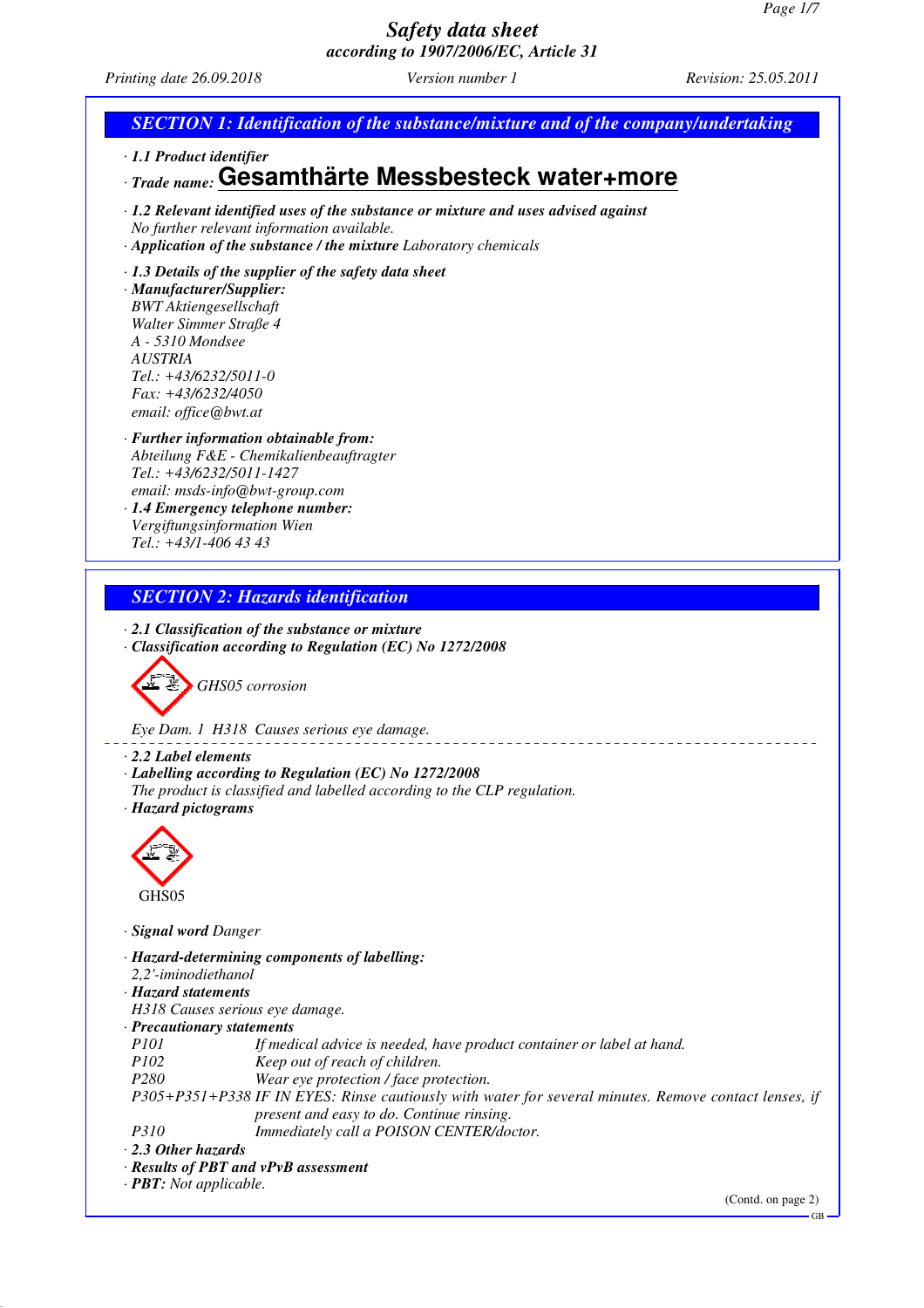*Printing date 26.09.2018 Version number 1 Revision: 25.05.2011*

# *Trade name:* **Gesamthärte Messbesteck water+more**

*· vPvB: Not applicable.*

#### *SECTION 3: Composition/information on ingredients*

*· 3.2 Chemical characterisation: Mixtures*

*· Description: Mixture of substances listed below with nonhazardous additions.*

| · Dangerous components: |                                                                                     |              |
|-------------------------|-------------------------------------------------------------------------------------|--------------|
| CAS: 110-97-4           | 1,1'-iminodipropan-2-ol                                                             | $10 - 25%$   |
|                         | EINECS: 203-820-9 $\sqrt{\sqrt{E}}$ Eye Irrit. 2, H319                              |              |
| CAS: 111-42-2           | 2,2'-iminodiethanol                                                                 | $2.5 - 10\%$ |
|                         | EINECS: 203-868-0 $\sqrt{\sqrt{STOTRE2, H373}}$                                     |              |
|                         | $\xi$ Eye Dam. 1, H318                                                              |              |
|                         | Acute Tox. 4, H302; Skin Irrit. 2, H315                                             |              |
|                         | Ethylendiamintetraessigsäure, Dikaliummagnesiumsalz, Dihydrat                       | ≤2.5%        |
|                         | $\bigotimes$ Acute Tox. 4, H302; Acute Tox. 4, H332                                 |              |
| $CAS: 60-00-4$          | edetic acid                                                                         | ≤2.5%        |
|                         | EINECS: 200-449-4 $\langle \rangle$ Eye Irrit. 2, H319<br>$\mathbf{1}$ $\mathbf{1}$ |              |

*· Additional information: For the wording of the listed hazard phrases refer to section 16.*

#### *SECTION 4: First aid measures*

*· 4.1 Description of first aid measures*

- *· After inhalation: Supply fresh air; consult doctor in case of complaints.*
- *· After skin contact:*

*Immediately wash with water and soap and rinse thoroughly.*

*If skin irritation continues, consult a doctor.*

*· After eye contact:*

*Rinse opened eye for several minutes under running water. If symptoms persist, consult a doctor.*

*· After swallowing:*

*Rinse out mouth and then drink plenty of water.*

*Seek medical treatment.*

- *· 4.2 Most important symptoms and effects, both acute and delayed No further relevant information available.*
- *· 4.3 Indication of any immediate medical attention and special treatment needed*

*No further relevant information available.*

#### *SECTION 5: Firefighting measures*

- *· 5.1 Extinguishing media*
- *· Suitable extinguishing agents:*
- *CO2, powder or water spray. Fight larger fires with water spray or alcohol resistant foam.*
- *· 5.2 Special hazards arising from the substance or mixture In case of fire, the following can be released:*
- *Nitrogen oxides (NOx)*
- *· 5.3 Advice for firefighters*
- *· Protective equipment: Wear self-contained respiratory protective device.*

#### *SECTION 6: Accidental release measures*

*· 6.1 Personal precautions, protective equipment and emergency procedures Wear protective clothing.*

- *· 6.2 Environmental precautions: Do not allow to enter sewers/ surface or ground water.*
- *· 6.3 Methods and material for containment and cleaning up:*

*Absorb with liquid-binding material (sand, diatomite, acid binders, universal binders, sawdust).*

(Contd. on page 3)

GB

(Contd. of page 1)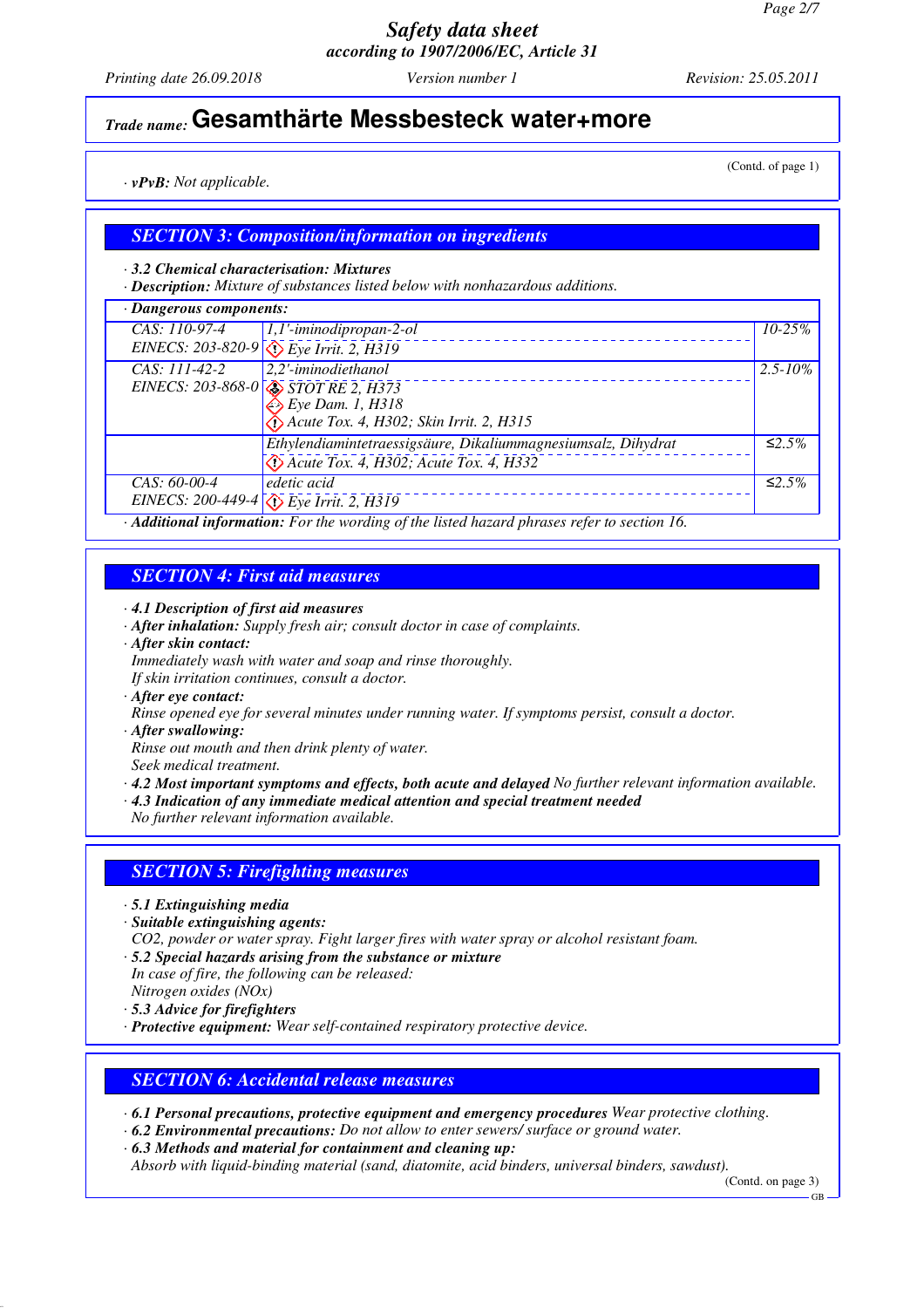*Printing date 26.09.2018 Version number 1 Revision: 25.05.2011*

# *Trade name:* **Gesamthärte Messbesteck water+more**

- *· 6.4 Reference to other sections*
- *See Section 7 for information on safe handling.*
- *See Section 8 for information on personal protection equipment.*

*See Section 13 for disposal information.*

## *SECTION 7: Handling and storage*

- *· 7.1 Precautions for safe handling Ensure good ventilation/exhaustion at the workplace. Prevent formation of aerosols.*
- *· Information about fire and explosion protection: No special measures required.*
- *· 7.2 Conditions for safe storage, including any incompatibilities*
- *· Storage:*
- *· Requirements to be met by storerooms and receptacles: No special requirements.*
- *· Information about storage in one common storage facility: Not required.*
- *· Further information about storage conditions: Keep container tightly sealed.*
- *Protect from heat and direct sunlight. Store receptacle in a well ventilated area.*
- 
- *· Storage class: 10*
- *· 7.3 Specific end use(s) No further relevant information available.*

#### *SECTION 8: Exposure controls/personal protection*

*· Additional information about design of technical facilities: No further data; see item 7.*

- *· 8.1 Control parameters*
- *· Ingredients with limit values that require monitoring at the workplace:*

*The product does not contain any relevant quantities of materials with critical values that have to be monitored at the workplace.*

- *· Additional information: The lists valid during the making were used as basis.*
- *· 8.2 Exposure controls*
- *· Personal protective equipment:*
- *· General protective and hygienic measures: Keep away from foodstuffs, beverages and feed. Immediately remove all soiled and contaminated clothing Wash hands before breaks and at the end of work. Avoid contact with the eyes. Avoid contact with the eyes and skin.*
- *· Respiratory protection: Not required.*
- *· Protection of hands:*



*Protective gloves*

- *· Material of gloves Natural rubber, NR Nitrile rubber, NBR*
- *· Penetration time of glove material*
- *The exact break through time has to be found out by the manufacturer of the protective gloves and has to be observed.*

(Contd. on page 4)

GB

(Contd. of page 2)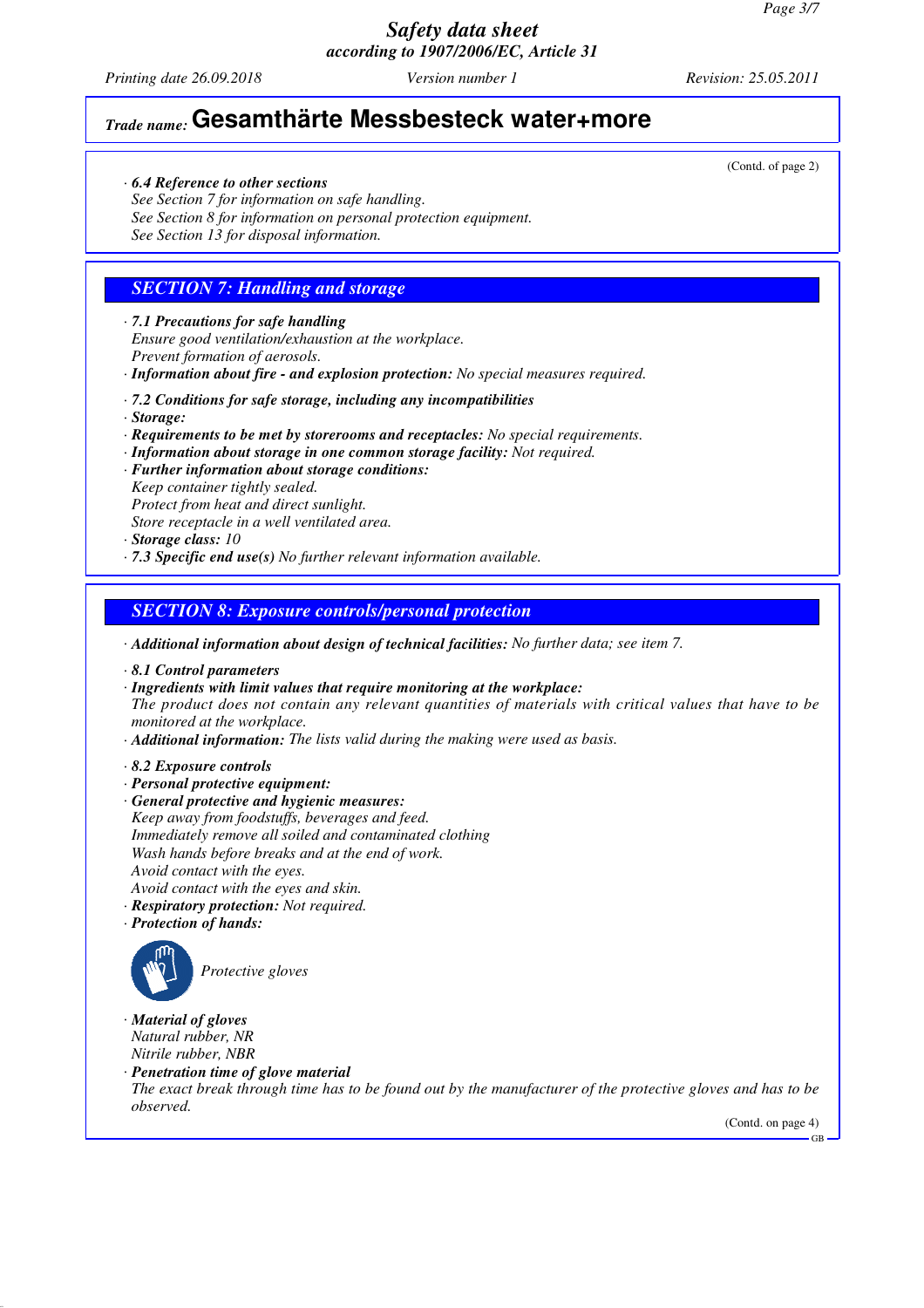*Printing date 26.09.2018 Version number 1 Revision: 25.05.2011*

(Contd. of page 3)

# *Trade name:* **Gesamthärte Messbesteck water+more**

*· Eye protection:*



*Tightly sealed goggles*

## *SECTION 9: Physical and chemical properties*

| · 9.1 Information on basic physical and chemical properties |                                               |
|-------------------------------------------------------------|-----------------------------------------------|
| <b>General Information</b>                                  |                                               |
| $\cdot$ Appearance:<br>Form:                                | Fluid                                         |
| Colour:                                                     | Green                                         |
| $\cdot$ Odour:                                              | Characteristic                                |
| · Odour threshold:                                          | Not determined.                               |
|                                                             |                                               |
| $\cdot$ pH-value (3 g/l) at 20 °C:                          | 10                                            |
| · Change in condition                                       |                                               |
| Melting point/freezing point:                               | Undetermined.                                 |
| Initial boiling point and boiling range: Undetermined.      |                                               |
| · Flash point:                                              | Not applicable.                               |
| · Flammability (solid, gas):                                | Not applicable.                               |
| · Ignition temperature:                                     | 290 $\degree$ C                               |
| · Decomposition temperature:                                | Not determined.                               |
| $\cdot$ Auto-ignition temperature:                          | Product is not selfigniting.                  |
| $\cdot$ Explosive properties:                               | Product does not present an explosion hazard. |
| · Explosion limits:                                         |                                               |
| Lower:                                                      | Not determined.                               |
| <b>Upper:</b>                                               | Not determined.                               |
| · Vapour pressure:                                          | Not determined.                               |
| $\cdot$ Density at 20 $\degree$ C:                          | $1.11$ g/cm <sup>3</sup>                      |
| · Relative density                                          | Not determined.                               |
| · Vapour density                                            | Not determined.                               |
| $\cdot$ Evaporation rate                                    | Not determined.                               |
| · Solubility in / Miscibility with                          |                                               |
| water:                                                      | Fully miscible.                               |
| · Partition coefficient: n-octanol/water:                   | Not determined.                               |
| · Viscosity:                                                |                                               |
| Dynamic:                                                    | Not determined.                               |
| Kinematic:                                                  | Not determined.                               |
| . 9.2 Other information                                     | No further relevant information available.    |
|                                                             |                                               |

#### *SECTION 10: Stability and reactivity*

*· 10.1 Reactivity No further relevant information available.*

*· 10.2 Chemical stability*

*· Thermal decomposition / conditions to be avoided: No decomposition if used according to specifications.*

*· 10.3 Possibility of hazardous reactions Strong exothermic reaction with acids.*

*· 10.4 Conditions to avoid No further relevant information available.*

(Contd. on page 5)

GB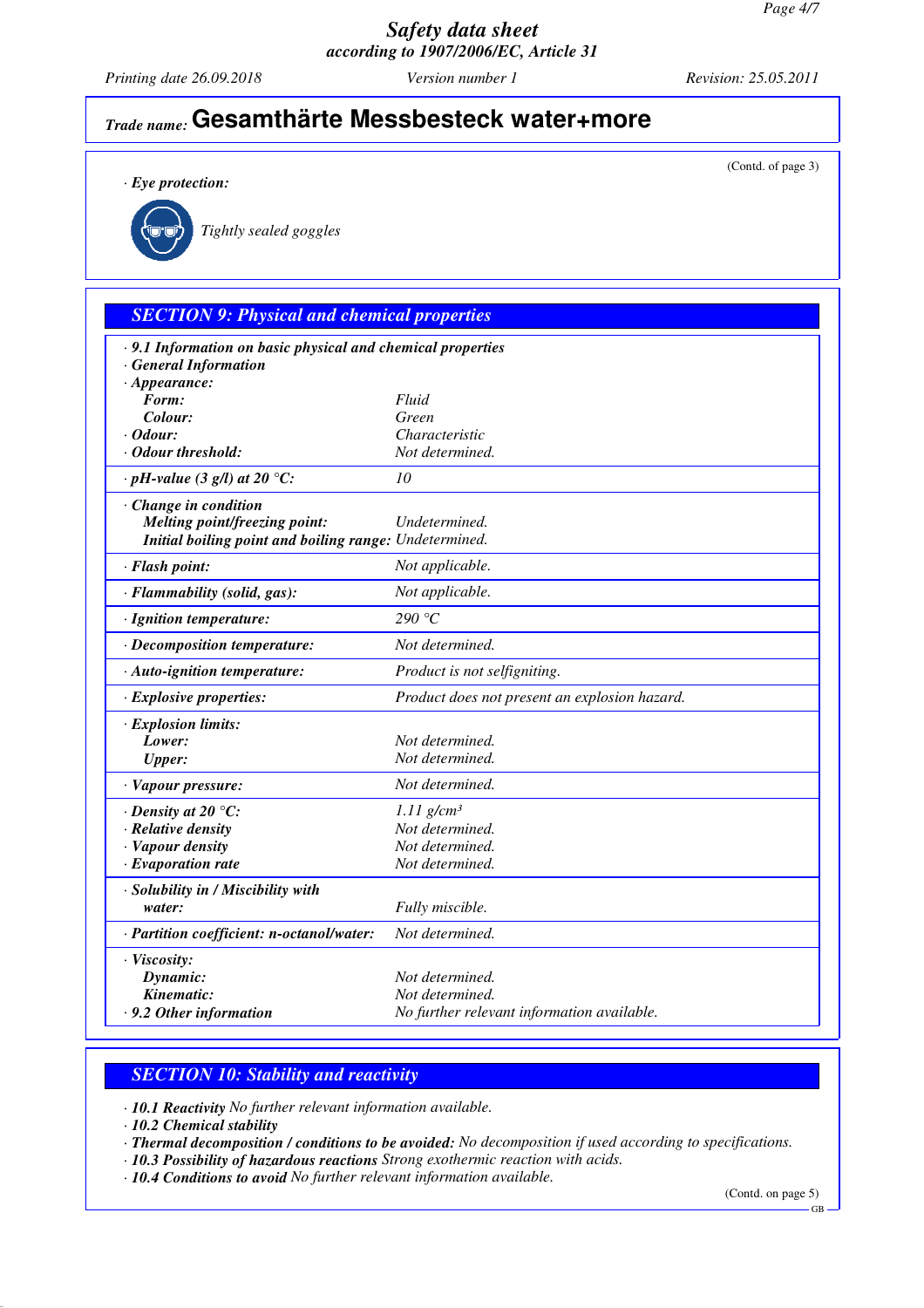*Printing date 26.09.2018 Version number 1 Revision: 25.05.2011*

(Contd. of page 4)

# *Trade name:* **Gesamthärte Messbesteck water+more**

*· 10.5 Incompatible materials: No further relevant information available.*

*· 10.6 Hazardous decomposition products: No dangerous decomposition products known.*

#### *SECTION 11: Toxicological information*

*· 11.1 Information on toxicological effects*

*· Acute toxicity Based on available data, the classification criteria are not met.*

#### *· LD/LC50 values relevant for classification:*

*111-42-2 2,2'-iminodiethanol*

*Oral LD50 1600 mg/kg (rat)*

*Dermal LD50 12200 mg/kg (rabbit)*

- *· Primary irritant effect:*
- *· Skin corrosion/irritation Based on available data, the classification criteria are not met.*
- *· Serious eye damage/irritation*
- *Causes serious eye damage.*
- *· Respiratory or skin sensitisation Based on available data, the classification criteria are not met.*
- *· CMR effects (carcinogenity, mutagenicity and toxicity for reproduction)*
- *· Germ cell mutagenicity Based on available data, the classification criteria are not met.*
- *· Carcinogenicity Based on available data, the classification criteria are not met.*
- *· Reproductive toxicity Based on available data, the classification criteria are not met.*
- *· STOT-single exposure Based on available data, the classification criteria are not met.*
- *· STOT-repeated exposure Based on available data, the classification criteria are not met.*
- *· Aspiration hazard Based on available data, the classification criteria are not met.*

#### *SECTION 12: Ecological information*

- *· 12.1 Toxicity*
- *· Aquatic toxicity: No further relevant information available.*
- *· 12.2 Persistence and degradability No further relevant information available.*
- *· 12.3 Bioaccumulative potential No further relevant information available.*
- *· 12.4 Mobility in soil No further relevant information available.*
- *· Additional ecological information:*
- *· General notes:*
- *Water hazard class 2 (German Regulation) (Self-assessment): hazardous for water*

*Do not allow undiluted product or large quantities of it to reach ground water, water course or sewage system.*

- *· 12.5 Results of PBT and vPvB assessment*
- *· PBT: Not applicable.*
- *· vPvB: Not applicable.*
- *· 12.6 Other adverse effects No further relevant information available.*

## *SECTION 13: Disposal considerations*

- *· 13.1 Waste treatment methods*
- *· Recommendation*

*Must not be disposed together with household garbage. Do not allow product to reach sewage system.*

*· European waste catalogue*

*16 05 08\* discarded organic chemicals consisting of or containing dangerous substances*

(Contd. on page 6)

*<sup>·</sup> Uncleaned packaging:*

*<sup>·</sup> Recommendation: Disposal must be made according to official regulations.*

GB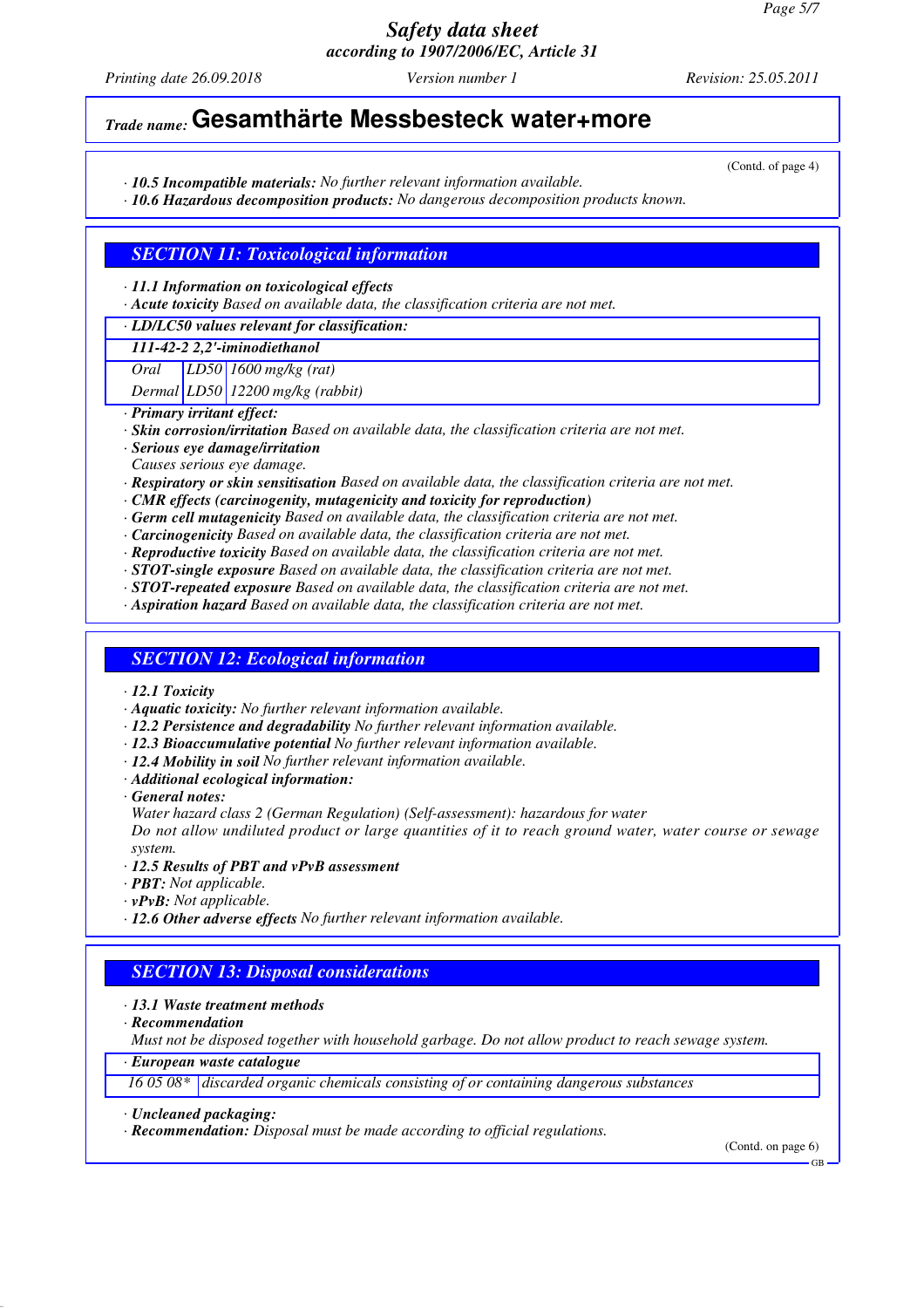*Printing date 26.09.2018 Version number 1 Revision: 25.05.2011*

(Contd. of page 5)

## *Trade name:* **Gesamthärte Messbesteck water+more**

*· Recommended cleansing agents: Water, if necessary together with cleansing agents.*

| <b>SECTION 14: Transport information</b>                                                  |                 |  |
|-------------------------------------------------------------------------------------------|-----------------|--|
| $\cdot$ 14.1 UN-Number<br>· ADR, ADN, IMDG, IATA                                          | Void            |  |
| $\cdot$ 14.2 UN proper shipping name<br>· ADR, ADN, IMDG, IATA                            | Void            |  |
| $\cdot$ 14.3 Transport hazard class(es)                                                   |                 |  |
| $\cdot$ ADR<br>$\cdot Class$                                                              | Void<br>Void    |  |
| $\cdot$ ADN/R Class:                                                                      | Void            |  |
| · 14.4 Packing group<br>· ADR, IMDG, IATA                                                 | Void            |  |
| · 14.5 Environmental hazards:<br>· Marine pollutant:                                      | N <sub>o</sub>  |  |
| $\cdot$ 14.6 Special precautions for user                                                 | Not applicable. |  |
| $\cdot$ 14.7 Transport in bulk according to Annex II of<br><b>Marpol and the IBC Code</b> | Not applicable. |  |
| · UN "Model Regulation":                                                                  | Void            |  |

## *SECTION 15: Regulatory information*

*· 15.1 Safety, health and environmental regulations/legislation specific for the substance or mixture*

*· Directive 2012/18/EU*

- *· Named dangerous substances ANNEX I None of the ingredients is listed.*
- *· REGULATION (EC) No 1907/2006 ANNEX XVII Conditions of restriction: 3*
- *· 15.2 Chemical safety assessment: A Chemical Safety Assessment has not been carried out.*

#### *SECTION 16: Other information*

*This information is based on our present knowledge. However, this shall not constitute a guarantee for any specific product features and shall not establish a legally valid contractual relationship.*

#### *· Relevant phrases*

*H302 Harmful if swallowed. H315 Causes skin irritation. H318 Causes serious eye damage. H319 Causes serious eye irritation. H332 Harmful if inhaled. H373 May cause damage to organs through prolonged or repeated exposure. · Abbreviations and acronyms: ADR: Accord européen sur le transport des marchandises dangereuses par Route (European Agreement concerning the International Carriage of Dangerous Goods by Road) IMDG: International Maritime Code for Dangerous Goods IATA: International Air Transport Association GHS: Globally Harmonised System of Classification and Labelling of Chemicals EINECS: European Inventory of Existing Commercial Chemical Substances ELINCS: European List of Notified Chemical Substances CAS: Chemical Abstracts Service (division of the American Chemical Society) LC50: Lethal concentration, 50 percent LD50: Lethal dose, 50 percent*